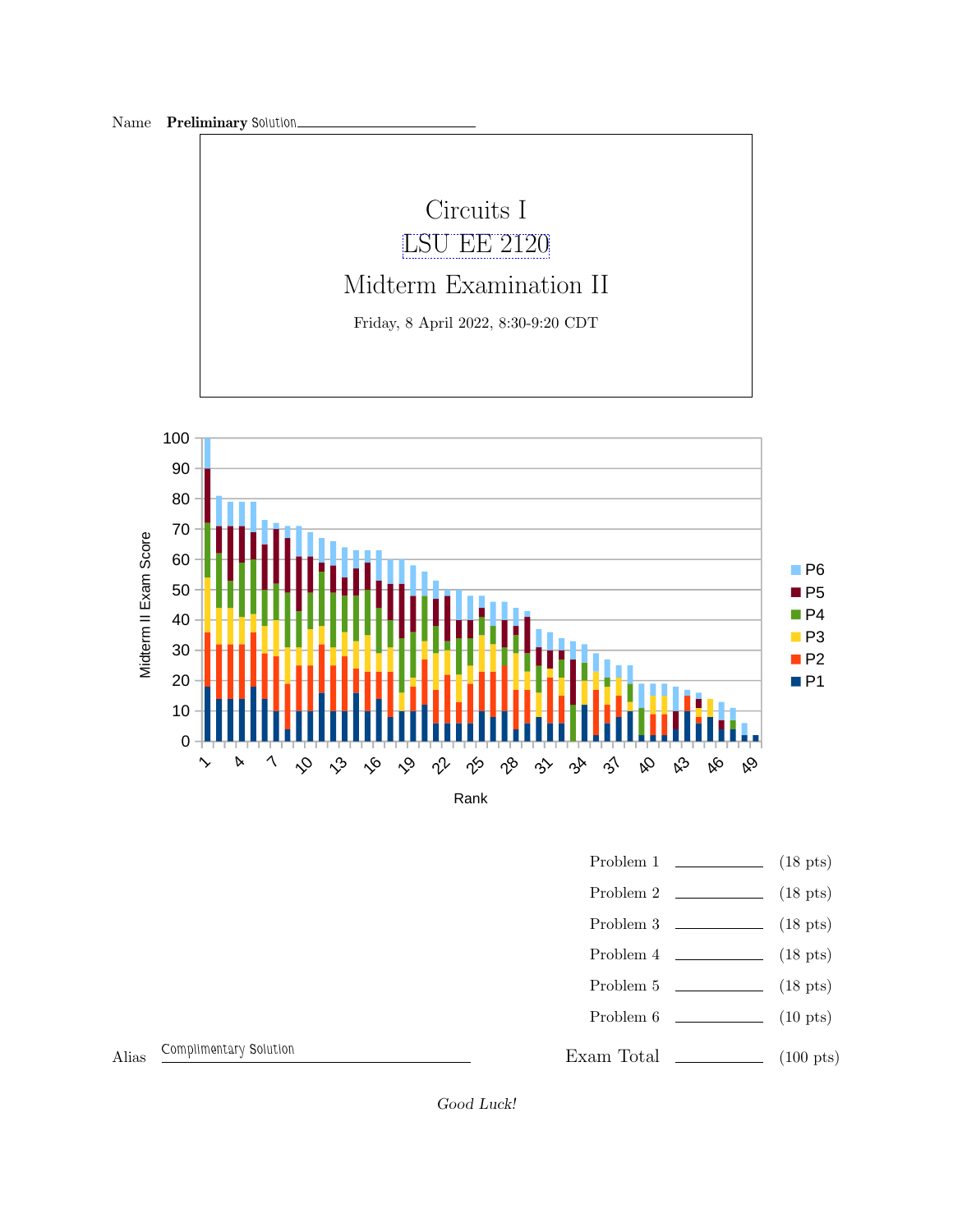Problem 1: [18 pts] Simplify the circuit below by replacing each group of parallel components by a single equivalent component and each group of series components by an equivalent component. Repeat until no further simplification is possible. In your simplified circuit show the value (resistance, capacitance, or inductance) of each equivalent component in terms of the given resistances, capacitances, and inductances.



 $\triangledown$  Show simplified circuit:



Grading Notes: Many students had trouble with two important concepts: identifying when components are in series or in parallel, and replacing a set of parallel or series components with a single component such that the transformed circuit is equivalent to the original. These are not difficult concepts and are also fundamental and so those who don't grasp them will be at a huge disadvantage.

 $\Box$  In terms of  $R_1, \ldots, C_1, \ldots, L_1, \ldots$  show resistances, capacitances, and inductances of the components in the simplified circuit.

The equivalent values are:

$$
C_{123} = \frac{1}{\frac{1}{C_1} + \frac{1}{C_2}} + C_3
$$

$$
L_{123} = \frac{1}{\frac{1}{L_1 + L_2} + \frac{1}{L_3}}
$$

$$
R_{23} = \frac{1}{\frac{1}{R_2} + \frac{1}{R_3}} = \frac{R_2 R_3}{R_2 + R_3}
$$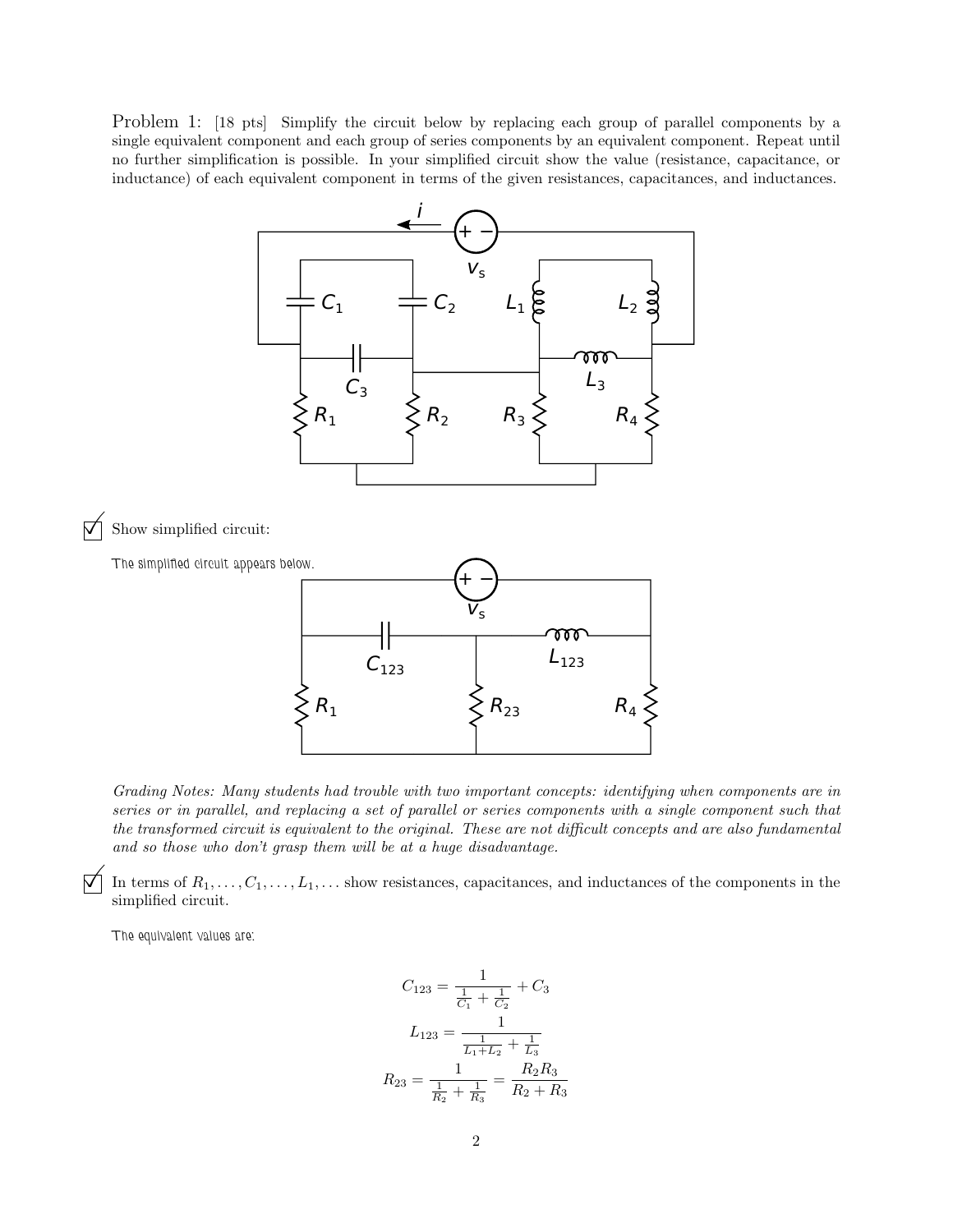Problem 2: [18 pts] Show the DC steady-state equivalent of the circuit below. Show the value of i in terms of the sources and components in the DC steady-state circuit.



## $\overrightarrow{\bigvee}$  Show DC steady-state equivalent:

The solution appears below. Both circuits below are equivalent. The one on the left is drawn to clearly show that capacitors are replaced by opens and inductors are replaced by shorts. In the circuit on the right dead-end wires are removed and wires are straitened.



 $\bigtriangledown$  In terms of  $V_s, R_1, R_2, \ldots$  show i.

It should be obvious from the re-drawn equivalent circuit that  $R_2,R_3,$  and  $R_4$  are in parallel with each other. The current is:  $i = \frac{V_s}{R_1 + \frac{1}{\frac{1}{R_2} + \frac{1}{R_3} + \frac{1}{R_4}}}$ . Hmm, that's unreadable. Let  $R_{\rm eq} = R_1 + (1/R_2 + 1/R_3 + 1/R_4)^{-1}$ . Then  $i = V_s/R_{\rm eq}$ .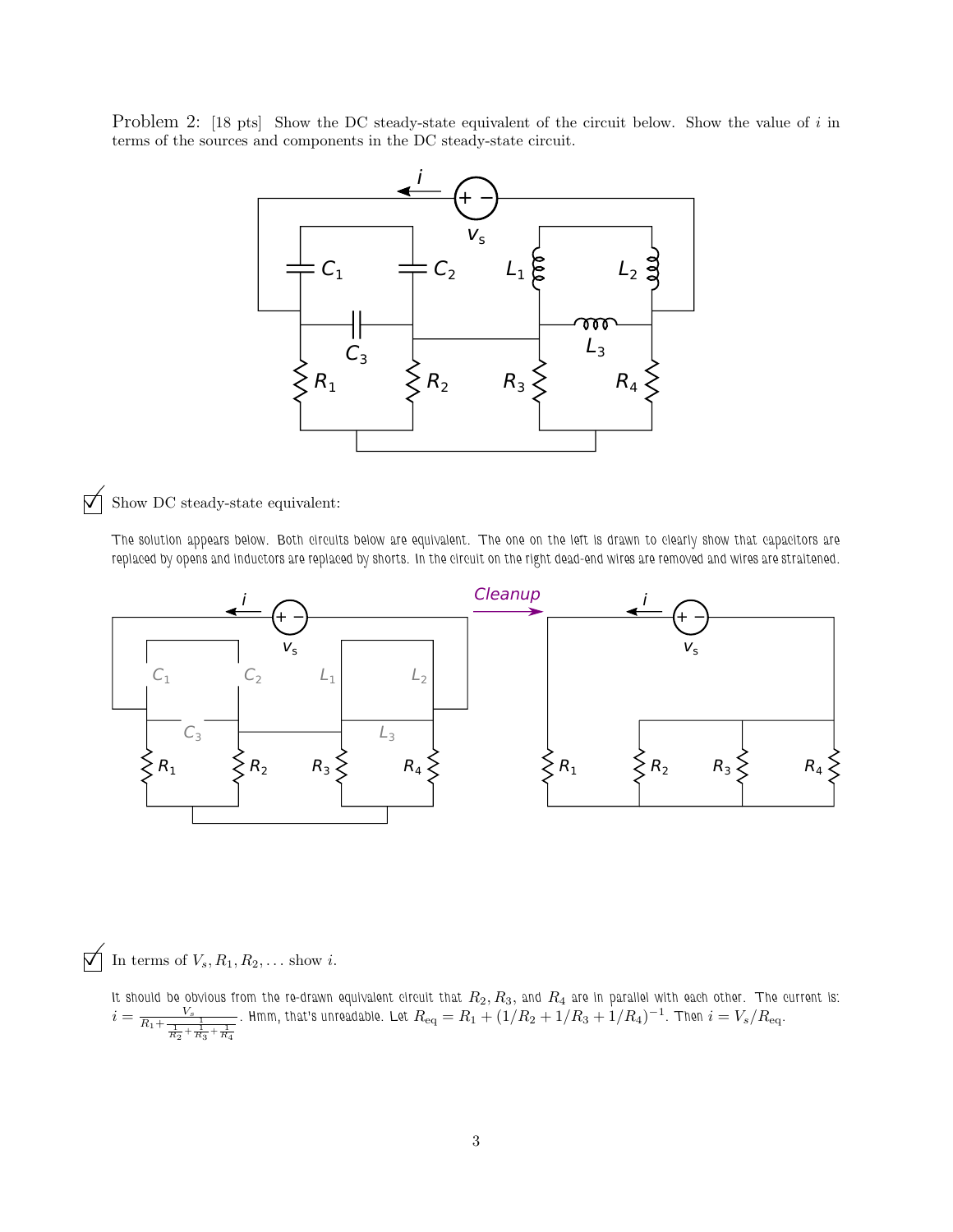Problem 3: [18 pts] Show Thévenin and Norton equivalents of the circuit to the right at the indicated port. Resistor  $R_1$  is not part of the equivalent circuits. Show values for the resistance, voltage source, and current source in the equivalent circuit in terms of the components below.

 $\nabla$  Draw a schematic of the Thévenin equivalent circuit. Draw a schematic of the Norton equivalent circuit. In terms of  $V_s$ ,  $I_a$ ,  $I_b$ , and the resistances show  $V_{th}$ . In terms of  $V_s$ ,  $I_a$ ,  $I_b$ , and the resistances show  $I_{\text{no}}$ . In terms of  $V_s$ ,  $I_a$ ,  $I_b$ , and the resistances show  $R_{th}$ .





After setting sources to zero the equivalent resistance is easily read as  $R_{\rm eq}=R_3+R_2$  see the illustration above. That equivalent resistance is both the Thévenin and Norton resistances:  $\mid R_{\rm th}=R_{\rm no}=R_{\rm eq}=R_3+R_2$  ]. As everyone in this course should be able to tell at a glance, the current through  $R_2$  is  $I_a$ . With only a bit more thought one can see that the current through  $R_3$  is  $I_b - I_a$ . The Thévenin voltage is the sum of the drops from the  $-$  to the  $+$  terminals:  $\boxed{V_{\rm th} = -I_a R_2 - (I_b - I_a)R_3}$  . With those two found we can easily compute  $I_{\text{no}} = V_{\text{th}}/R_{\text{th}}$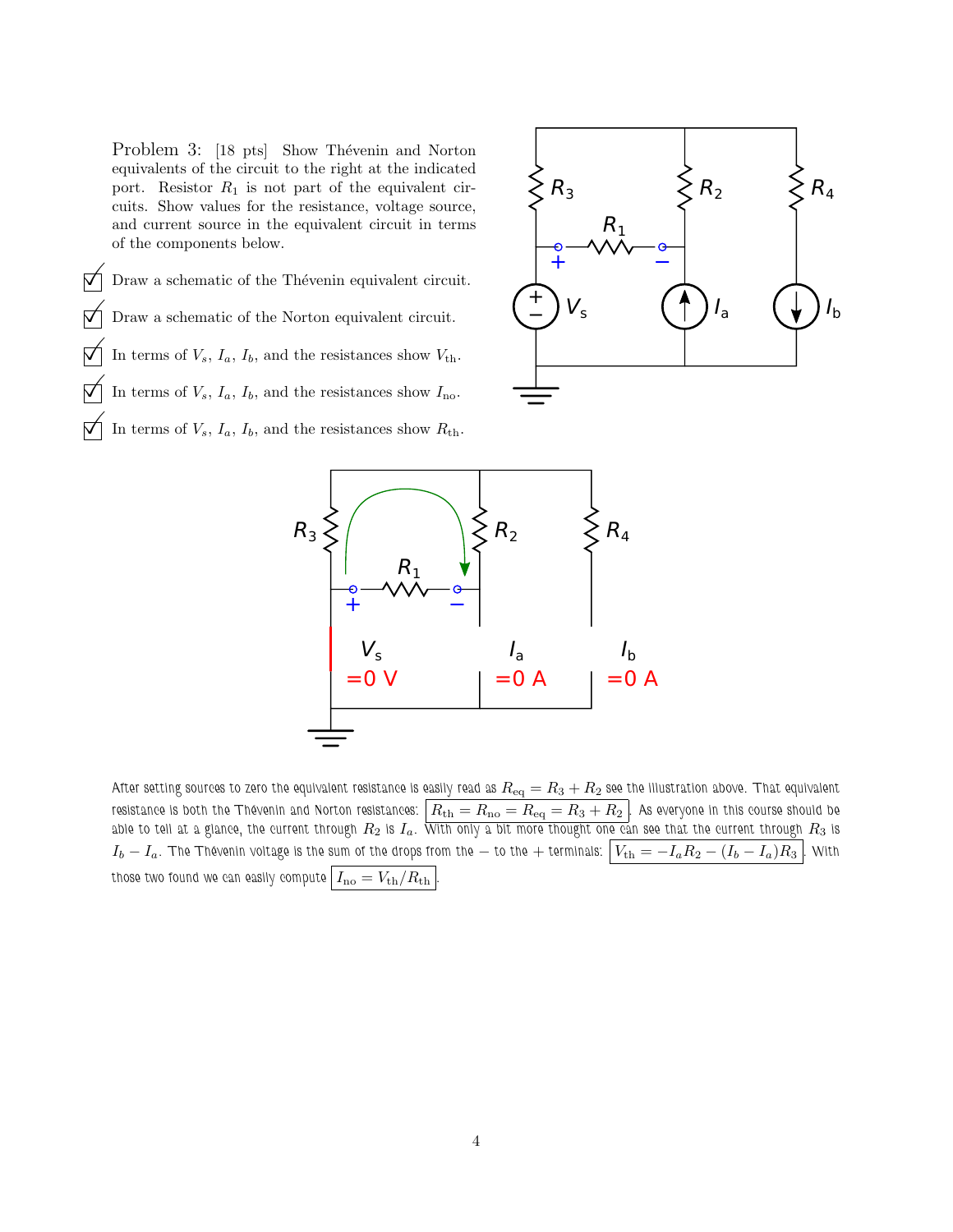Problem 4: [18 pts] Identify mesh currents and using those write a KVL mesh equation for the familiar circuit on the right. This is similar to Homework 5 Problem 2 in that only one mesh will carry an unknown current, and that the other two meshes must be chosen to respect that  $I_a$  and  $I_b$  are current sources.

 $\overrightarrow{\bigvee}$  Show a symbol and loopy arrow ( $\circ$  or  $\circ$ ) for each mesh current.  $\forall$  Only one of these should be unknown.

 $\nabla$  Write a loop equation for the unknown current.

 $\triangledown$  Put the loop equation in normal form (known) currents and voltages on the right).



The loops are shown above. The one unknown loop is  $i_1$ , the other two,  $I_a$  and  $I_b$ , are based on the current sources. To keep the solution simple it is important that each current source is next to one loop, which they are. (In contrast two loops pass through resistor  $R_1$ , the loops are  $i_1$  and  $I_a$ .)

The loop equation for  $i_1$  is:

$$
(i_1 + I_b)R_3 + i_1R_2 + (i_1 + I_a)R_1 = 0
$$

In normal form:

.

$$
(R_3 + R_2 + R_1)i_1 = -I_b R_3 - I_a R_1
$$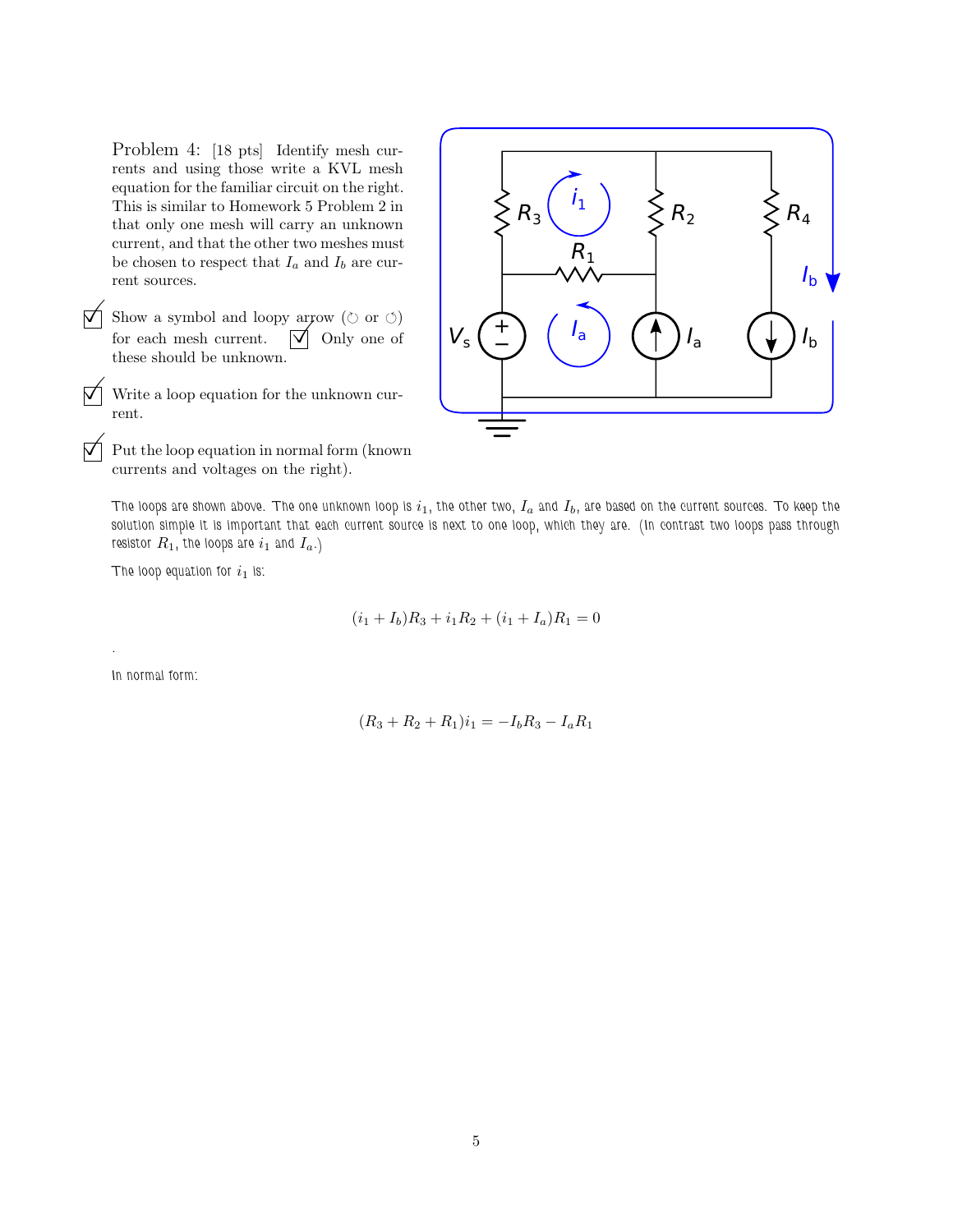Problem 5: [18 pts] Label the nodes on the circuit to the right with voltages (such as  $V_1, V_2, \ldots$ ) and write a set of KCL node equations for the circuit. There should be two equations, one of which is for a supernode. Do not write more equations than are necessary.

 $\Box$  Label nodes with voltages.<br>  $\bigwedge$  Write a set of equations, n

Write a set of equations, no more than are necessary. Normal form is not required.

 There should be two equations. The only voltages they can refer to are two unknown voltages (using your voltage labels) and the two known voltages.



Node labels are shown in blue and the supernode is outlined in green. Voltage  $V_a$  is known. It is shown as a node label (in blue) because it indicates a voltage with respect to ground. (That is in contrast to the black  $V_a$  label which shows a voltage drop.) Three other nodes were labeled,  $v_1$ ,  $v_2$ , and with an expression  $v_2 - V_b$ . The latter two nodes form a supernode because if the value of one of them, say  $v_2$ , is determined the other can be calculated using the voltage drop  $v_b$ .

Based on these labels, the node equations are:

$$
\frac{v_1 - V_a}{R_3} + \frac{v_1 - v_2}{R_2} + \frac{v_1 - (v_2 - V_b)}{R_4} = 0
$$
Node v<sub>1</sub>

$$
\frac{v_2 - V_a}{R_1} + \frac{v_2 - v_1}{R_2} - I_a + \frac{(v_2 - V_b) - v_1}{R_4} + \frac{v_2 - V_b}{R_5} = 0
$$
 The supernode